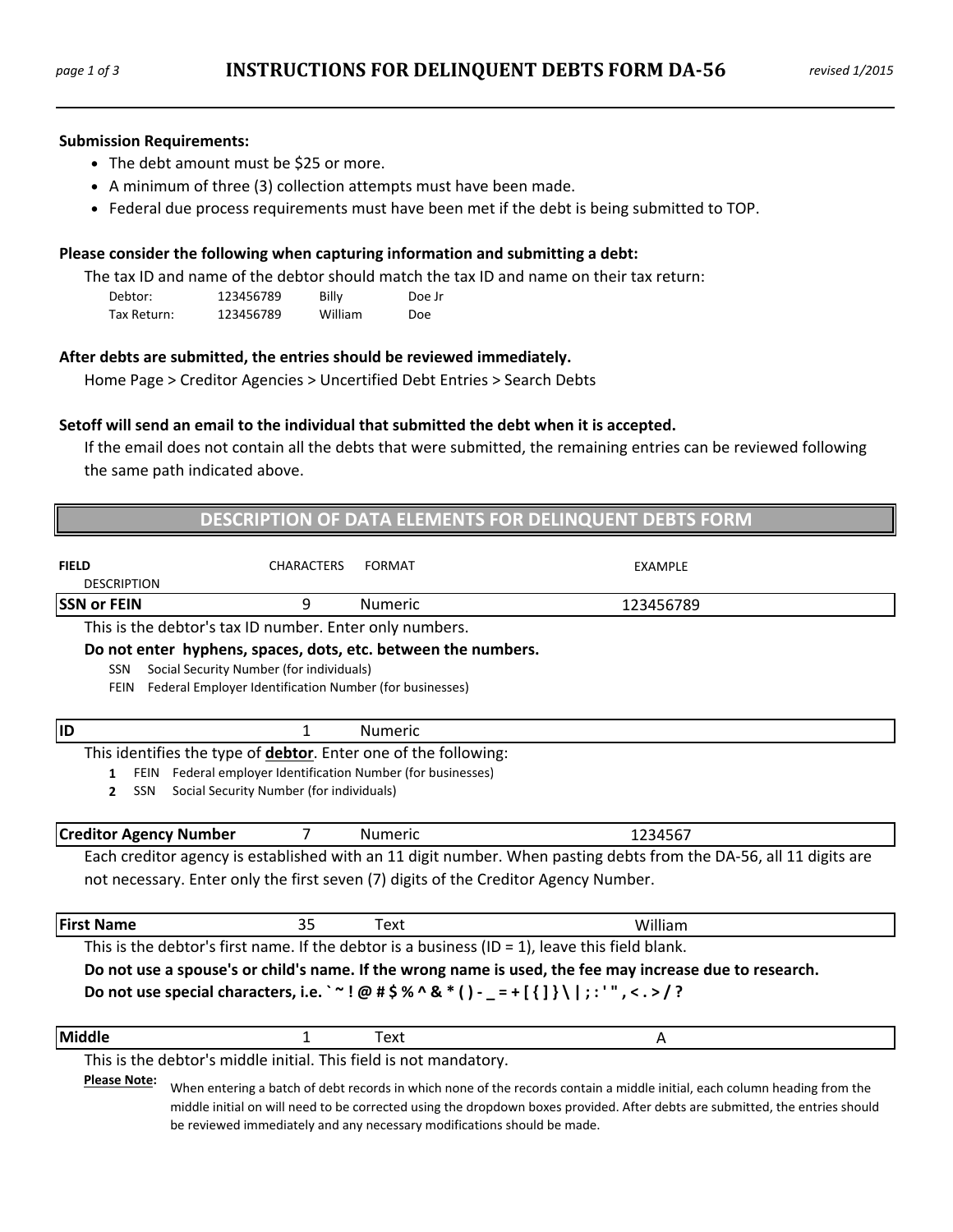# *page <sup>2</sup> of <sup>3</sup>* **. INSTRUCTIONS FOR DELINQUENT DEBTS FORM DA‐56 .***revised 1/2015*

| <b>Last or Company Name</b>                                                                                                | 35             | <b>Text</b>                                    | Doe Jr                                                                                                                  |
|----------------------------------------------------------------------------------------------------------------------------|----------------|------------------------------------------------|-------------------------------------------------------------------------------------------------------------------------|
|                                                                                                                            |                |                                                | This is the debtor last name (for individuals) or company name (for businesses). If the debtor's name contains Jr, Sr,  |
| etc., enter it following the last name and without a period.                                                               |                |                                                |                                                                                                                         |
|                                                                                                                            |                |                                                | Do not use special characters, i.e. ` ~! @ # \$ % ^ & * () - _ = + [ $\{$ ] } \ ;:'", < . > / ?                         |
|                                                                                                                            |                |                                                |                                                                                                                         |
| Acct #                                                                                                                     | 18             | Text                                           | ABC123                                                                                                                  |
|                                                                                                                            |                |                                                | This is the account number assigned to the debt by the creditor agency. It should be unique to the debt.                |
| Do not use the debtor's tax ID number. This field is not privatized.                                                       |                |                                                |                                                                                                                         |
|                                                                                                                            |                |                                                |                                                                                                                         |
| Code                                                                                                                       | $\overline{2}$ | Numeric                                        |                                                                                                                         |
| This identifies the type of debt being submitted. Enter one of the following:                                              |                |                                                |                                                                                                                         |
|                                                                                                                            |                |                                                | 23 District Courts CHILD SUPPORT debts only (Creditor Agency Number beings with 9)                                      |
| 29 State Agencies and District Courts non-child support debts<br>31 Municipal debts (Creditor Agency Number begins with 8) |                |                                                |                                                                                                                         |
|                                                                                                                            |                |                                                |                                                                                                                         |
| <b>Description</b>                                                                                                         | 30             | Text                                           |                                                                                                                         |
|                                                                                                                            |                |                                                | This is the description of the debt. Be specific; the description should mean something to the debtor.                  |
|                                                                                                                            |                |                                                |                                                                                                                         |
| <b>Amount</b>                                                                                                              | 13             | Numeric                                        | 11204.52                                                                                                                |
| This is the amount currently owed. The amount must be \$25 or more.                                                        |                |                                                |                                                                                                                         |
| A decimal point must be entered. Do not use dollar signs or commas.                                                        |                |                                                |                                                                                                                         |
|                                                                                                                            |                |                                                |                                                                                                                         |
| <b>KS DL</b>                                                                                                               | 9              | Text                                           | K00123456                                                                                                               |
|                                                                                                                            |                |                                                | This is the debtor's Kansas Driver's License or ID Number, and should be included if known. This makes it much          |
|                                                                                                                            |                |                                                | easier for Setoff to locate additional information for the debtor should it be necessary.                               |
|                                                                                                                            |                |                                                | Instructions from here down are for debts to be submitted to the federal Treasury Offset Program                        |
|                                                                                                                            |                |                                                |                                                                                                                         |
|                                                                                                                            |                |                                                | (TOP) for offset against federal non-tax payments.                                                                      |
|                                                                                                                            |                |                                                |                                                                                                                         |
| <b>BE AWARE:</b>                                                                                                           |                |                                                | By choosing to submit debts to TOP, you are certifying that these debts are eligible for such submission                |
|                                                                                                                            |                | according to federal statutes and regulations. |                                                                                                                         |
| To TOP?                                                                                                                    | 1              | Text                                           |                                                                                                                         |
|                                                                                                                            |                |                                                | This indicates whether or not the debt should be submitted to TOP. Enter one of the following:                          |
| Yes, submit the debt to TOP.<br>Υ                                                                                          |                |                                                |                                                                                                                         |
| No, do not submit the debt to TOP.<br>N                                                                                    |                |                                                |                                                                                                                         |
|                                                                                                                            |                |                                                | If the debt is not being submitted to TOP, do not complete any of the remaining fields.                                 |
|                                                                                                                            |                |                                                |                                                                                                                         |
| <b>Debt Type</b>                                                                                                           | 1              | Text                                           |                                                                                                                         |
|                                                                                                                            |                |                                                | This identifies the type of debt. This may differ from the debtor ID. For example, the debtor may be an individual      |
| although the debt is for his or her business. Enter one of the following:                                                  |                |                                                |                                                                                                                         |
| <b>Business</b><br>В                                                                                                       |                |                                                |                                                                                                                         |
| Individual<br>ı                                                                                                            |                |                                                |                                                                                                                         |
| <b>Multi-Debtor Connect</b>                                                                                                | 40             | <b>Text</b>                                    | ABC123                                                                                                                  |
|                                                                                                                            |                |                                                | If there are multiple debtors for a single debt (such as husband and wife for a child's hospital service), enter a debt |
|                                                                                                                            |                |                                                | for each debtor on separate lines but enter a value in this field that is the same for each debtor's debt record. The   |
|                                                                                                                            |                |                                                |                                                                                                                         |